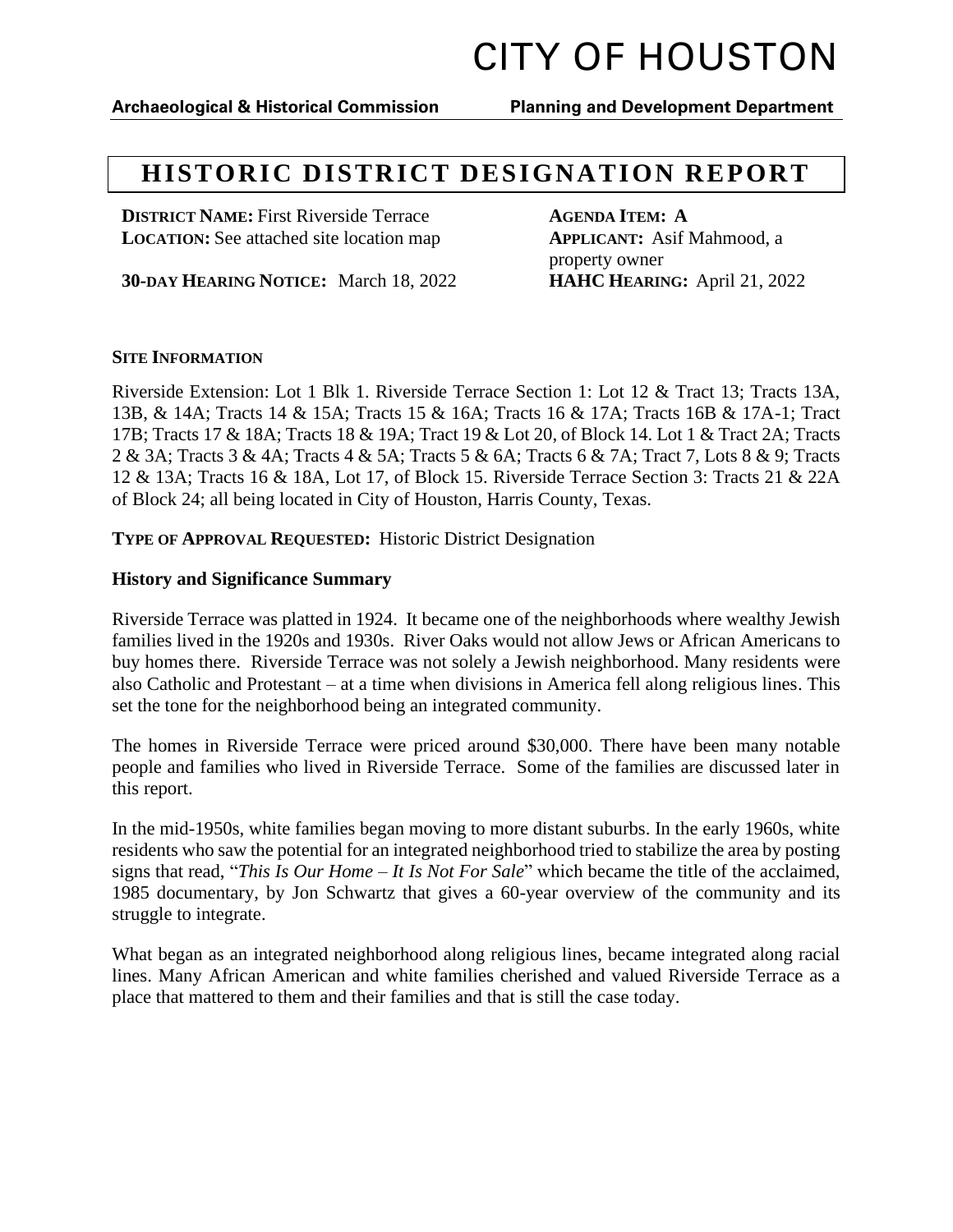## **History and Significance**

## *Riverside Terrace*

Riverside Terrace received its name because it stretched alongside both sides of Brays Bayou. Today, the area includes land from Almeda to Cullen and between Elgin and Old Spanish Trail. The area also connects two city parks, MacGregor Park and Hermann Park, connected by scenic drives aptly named North MacGregor and South MacGregor Way after the man who is credited with planning the subdivision, Henry MacGregor.

Henry Frederick MacGregor who came to Houston in 1873, began his career working in commerce on the Buffalo Bayou. Later in 1879, he worked for the Galveston City Railway Company. By 1900, MacGregor began investing in real estate and subsequently extended Houston's residential area southward. Frederick's residential developments began with building several subdivisions in the South Main area. The first two decades of the twentieth century witnessed "street-car suburbs" that flourished in Houston and the South Main area was one of those suburbs.

Before Henry MacGregor died in 1923, he had divided up the land he owned into five-acre tracts and sold it. MacGregor's executors sold the land to Riverside Land Company after his death. It was Clarence M. Malone who developed Riverside Terrace into single-family residential homes. Not only was Malone its main developer but he also served as vice president at the Guardian Trust Company which were the sales agents. C.M. Malone was a native of San Angelo and arrived in Houston in 1905 working as an auditor for the Houston Belt & Terminal Company. It 1917, he organized the Guardian Trust Company.

Clarence's brother, Clayton E. Malone, served as the manager of the real estate department at Guardian Trust Company. Sensing the potential for residential development due to technological advancements in transportation, the Riverside Land Co. platted the first section of Riverside Terrace in 1924. "It has been observed that each (subsequent) year the development in Riverside Terrace has followed a tendency toward finer homes and larger homesites," said Mr. [Clayton] Malone. Malone further added, "there still remains 253 desirable homesites to be sold which are dotted among beautiful homes and well-established streets." The company correctly foresaw the popularity for the automobile.

During the Roaring Twenties, the growing popularity in the automobile coincided with Houston's economic growth. With the affordability of automobiles and increased salaries, more families could afford to live further away from Houston's city center in what were termed "automobile suburbs".

When Riverside Terrace opened, sales brochures stressed its premier location. The subdivision was promoted for its close proximity to South Main's cultural, medical, educational, and social facilities. Adding to its proximity factor, Mr. [Clayton] added the prestige it would have saying,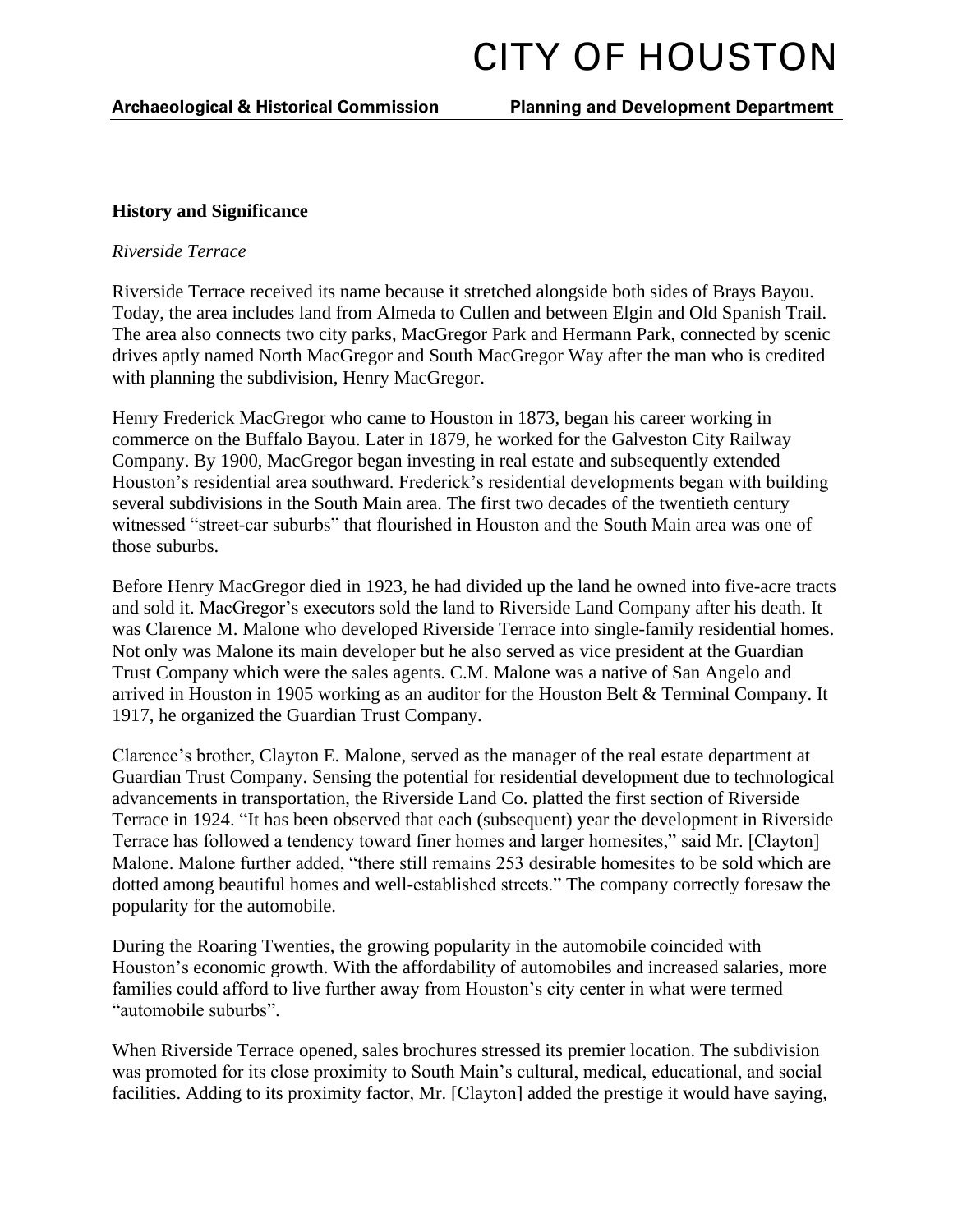## **Archaeological & Historical Commission Planning and Development Department**

"With the opening of MacGregor Way and the completion of the park system surrounding Riverside Terrace, no other addition in the city will have the same surroundings as to parks, schools, and churches that Riverside Terrace will have."

The first section of the project – an area bounded by Almeda, Blodgett, Live Oak and Oakdale streets – was financed by the Guardian Trust Company. Using the same sales language as the River Oaks Corporation, noted that there would be "rigid building restrictions...so that each purchaser is assured beforehand of the exact character of the improvements with which he will be surrounded."

Architects who designed the first homes in the neighborhood included John F. Staub, Birdsall P. Briscoe, William Ward Watkin, Lenard Gabert, and Joseph Finger. Several distinctive modern houses were designed by the offices of Bailey A. Swenson and Bolton & Barnstone. The architectural firm of MacKie and Kamrath also produced homes of modern design as did Max Flato. One house, featured in Architectural Record in 1942, was described as having excited neighborhood controversy for its modern design. Today, the neighborhood contains numerous outstanding examples of residential architecture ranging from traditional revival styles to late Art Deco and mid-century modern, interspersed with small motels and apartment buildings.

The success of Riverside Terrace attracted other developers and the subdivisions of Washington Terrace and Riverside were platted in the vicinity. Today, the entire area is known as Riverside Terrace. Home construction and commercial development have recently revived throughout parts of Riverside Terrace.

Riverside Terrace was once home to a large number of Jewish families, including such prominent names as Weingarten, Finger, Sakowitz, Schlumberger, and Battlestein, who had been excluded from River Oaks. From the 1930s until the post-war era, the area was unofficially known as the "Jewish River Oaks," for its affluent residents and impressive homes, particularly those on MacGregor Drive facing Brays Bayou.

The neighborhood's demographics began shifting in 1952. This occurred when wealthy African-American cattleman Jack Caesar moved his family into Riverside Terrace. Jack Caesar remained in his house even after a bomb was detonated on his front porch. This did not deter African-American professionals moving into the area. Riverside Terrace attracted African-American college professors, doctors, lawyers, and politicians who saw the benefits of living near Texas State University (an HBCU originally named Texas State University for Negroes, now known as Texas Southern University), University of Houston, Riverside Hospital, and the Medical Center. Such prominent names as Rev. William Lawson, Mrs. Mattie Hilliard, Dr. Rupert O. Roett, Dr. Catherine Roett-Reid, Dr. Andrew Allen and famed poet Vivian Ayers (parents of Debbie Allen and Phylicia Rashad), Dr. Edith Irby Jones, TX State Senator and U.S. Rep. Barbara Jordan, TX State Rep. Shawn Theiry, Forest Miles, TX State Rep. Garnet Coleman, architect John Chase Jr., U.S Rep. Sheila Jackson Lee, and Mathew Knowles (father of Beyoncé) lived (and some continue living) in the neighborhood. Today the descendants of these people, as well as new families, have stayed in or moved into Riverside Terrace. There existed two consulates in Riverside Terrace. According to a 1961 city directory, the Haitian consulate was located at 2817 Rosedale St and later at 2401 Riverside Drive. The Bolivian consulate – according to the same 1961 city directory – existed at 3330 Parkwood Drive.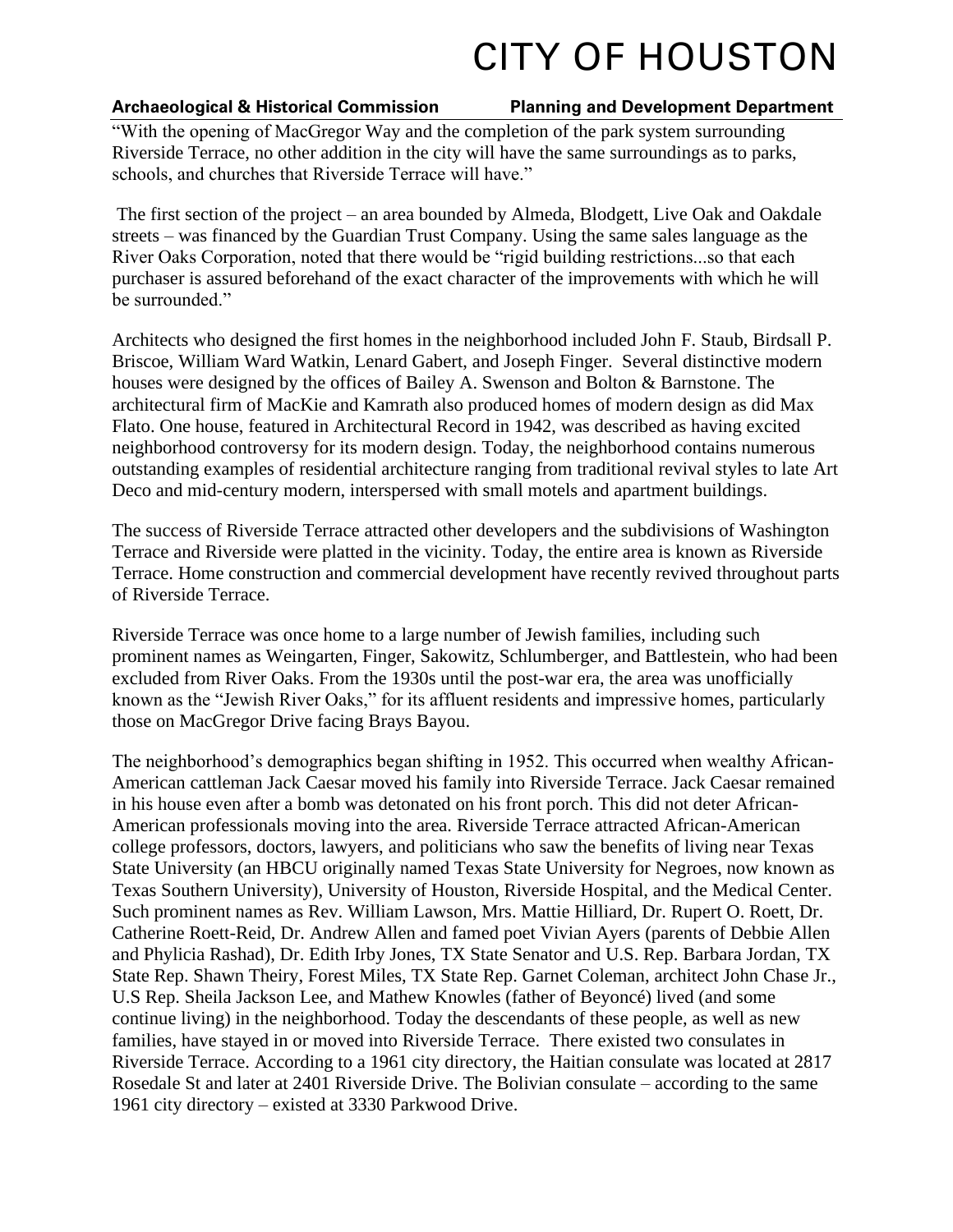### **Archaeological & Historical Commission Planning and Development Department**

### **The Proposed Historic District**

The proposed historic district is comprised mainly of eclectic revival architectural styles. Other styles include Traditional Ranch, American Vernacular, and Mediterranean. Most of the contributing homes are two-story and most have a brick veneer, one structure is clad in stone. Many of the eclectic revival styled homes feature Colonial, French, and Tudor characteristics. Several of the structures have quoins. Most have chimneys and porches. The district's structures are evidence to the form, style, and craftmanship of homes constructed seventy years ago or more and are valuable historic resources.

A handful of the structures turn up in primary source materials. The home at 2412 Wichita St is classified as Eclectic Revival in a symmetrical design. This structure possesses some Colonial Revival and French Eclectic characteristics. A source described it as a "7-room brick veneer house [with] garage." Constructed in 1938, it is a two-story home with double-front doors with a semicircular window above the front entrance and an entry porch.

2402 Rosedale, is a two-story Eclectic Revival residence constructed in 1929 and has Tudor characteristics such as a large chimney with chimney pots, and front-facing gable with a steep roof pitch. Archival source described it as a "beautiful English-type home…Contains three bedrooms, sleeping porch, two very attractive tiled baths. Plastered throughout basement with hot air furnace. Double brick garage and servant room with complete bath equipment."

The two-story Eclectic Revival at 2415 Rosedale Street was constructed in 1936. The front porch and quoins are characteristic of Colonial Revival and has a dominant chimney like the French Eclectic style. A source described it as "two-story modified English type, with eight rooms, two baths and of brick and natural stone construction. All interior walls will be plastered and there will be a finished attic and a sun bath enclosed with awnings that will lead from the attic."

The two-story Eclectic Revival at 2420 Rosedale Street was also constructed in 1936. It has a rounded front porch, a prominent chimney, and a front-facing gable with a steep roof pitch exemplifying Tudor characteristics. It is described as having "…three bedrooms, two baths, a lavatory, a library and screen porch… The attic is finished and there is a servant's apartment and bath adjoining a two-car garage." It has a natural stone veneer.

The two-story, brick veneer Eclectic Revival at 2505 Rosedale Street features Tudor elements like a sweeping curve on the front gable and a barge board at the entrance. The front porch is rounded with quoins. Above the front entrance is a small oculus window. Constructed in 1931, it is described as "a two-story English-type brick residence…for \$17,000." Situated above three windows on the front façade are seen keystones.

The two-story, brick veneer Eclectic Revival house at 2515 Rosedale Street features a prominent front chimney and rounded front porch which are characteristic of the Tudor style. A building permit from 1935 described it as an "eight room, 2 story brick veneer house, 2 baths, garage, wood shingle roof [for] \$4000." The front door is a simplified Chateauesque element.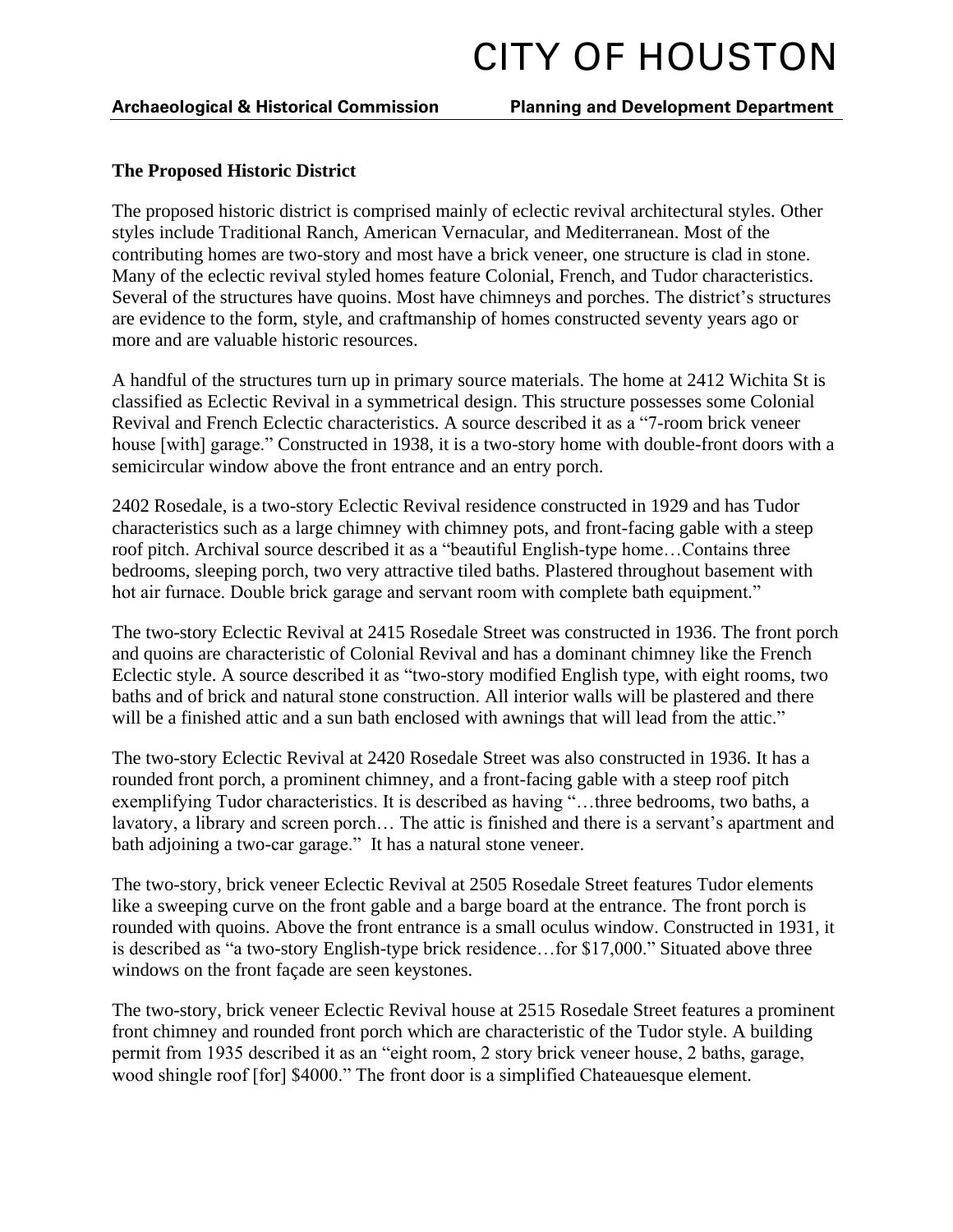### **Archaeological & Historical Commission Planning and Development Department**

The two-story structure at 2520 Rosedale Street is also a registered City of Houston Protected Landmark (May 2018) listed as the Lewis-White House. Constructed in 1931 in the Mediterranean Revival style. The use of brick is atypical to this style. It has a low-pitched hipped roof covered in Spanish tile. More of its architectural elements can be found in its protected landmark designation report.

The proposed historic district is significant to the City of Houston because of its historical origins, growth, people, and architecture. For these reasons, the district minimally meets ordinance designation under Sec. 33-224:

Criterion 1: *Whether the building, structure, object, site, or area possesses character, interest, and value as a visible reminder the development heritage, and cultural and ethnic diversity of the city, state, and nation*. The proposed district is a visible reminder of the unique development and heritage of the city of Houston and nation. The contributing properties retain significant architectural integrity.

Criterion 2: *Whether the building, structure, object, site, or area is the location of a significant local, state or national event.* It is a neighborhood that represents significant cultural, sociological conditions and shifts. Deed restrictions that precluded African-Americans and Jews from living in Houston's premiere neighborhood, River Oaks, became an attractive residential area for wealthy businessmen and professionals.

Criterion 3: *Whether the building, structure, object, site, or area is identified with a person who, or group or event that, contributed significantly to the cultural or historical development of the city, state, or nation*. Specific individuals have lived in the proposed district such as Beyoncé Knowles-Carter and its current resident, Jew Don Boney, former Houston Councilman.

Criterion 4: *Whether the building or structure or the buildings or structures within the area exemplify a particular architectural style or building type important to the city*. The structures listed are all older than 50 years of age and are from the very early  $20<sup>th</sup>$  century and older than 100 years of age. Construction dates range between 1927-1950. They all are intact period examples of styles and types of construction representative of the greater community.

Criterion 5: *Whether the building or structure or the buildings or structures within the area are the best remaining examples of an architectural style or building type in the neighborhood*. The buildings in the proposed district represent excellent examples of the original building styles and types in the neighborhood.

Criterion 8: *Whether the building, structure, object or site has value as a significant element of community sentiment or public pride*. This is a segment of the first section platted for development and is a place for the greater Riverside Terrace neighborhood.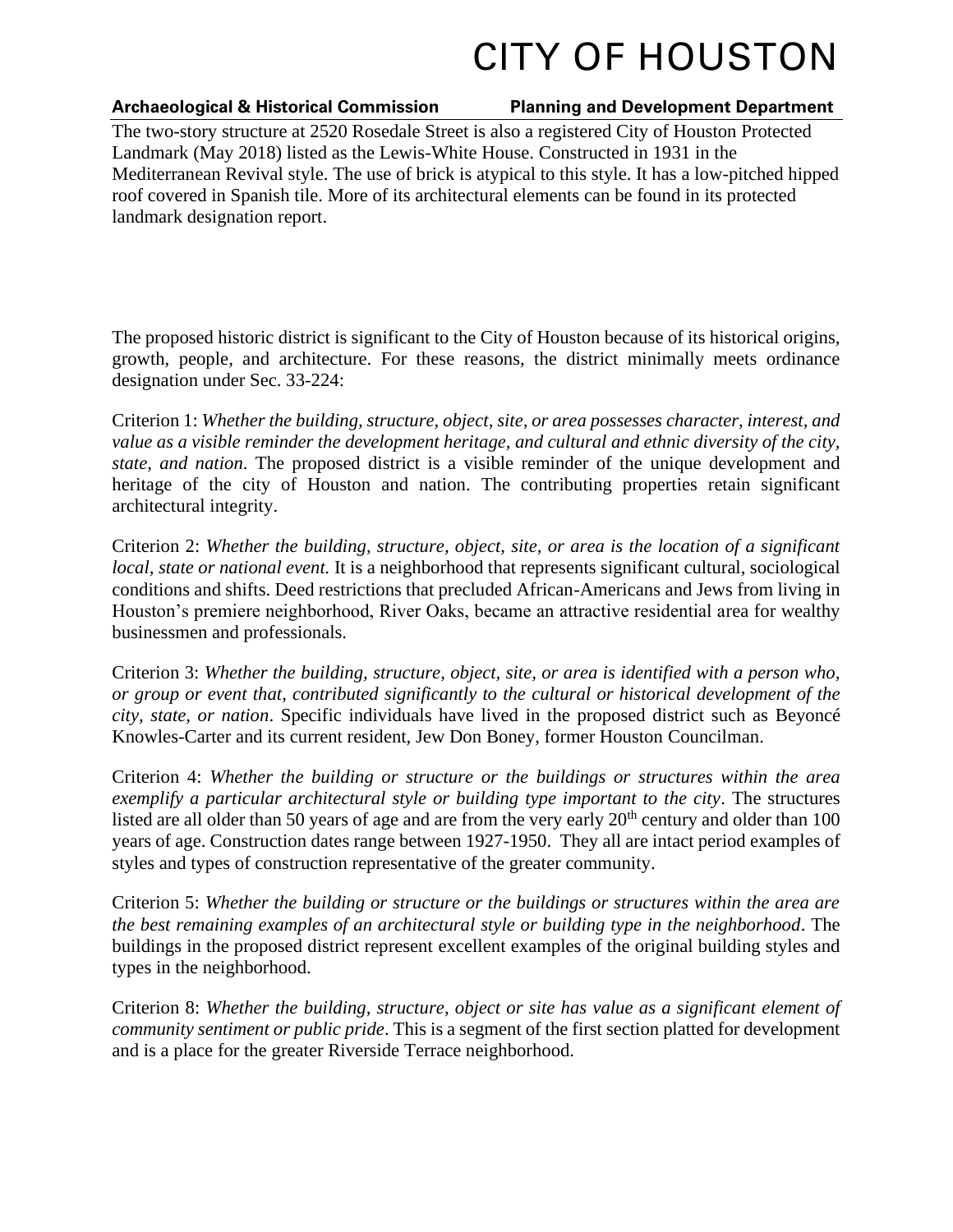**N**

**Archaeological & Historical Commission Planning and Development Department**



Sanborn Map, 1925-1949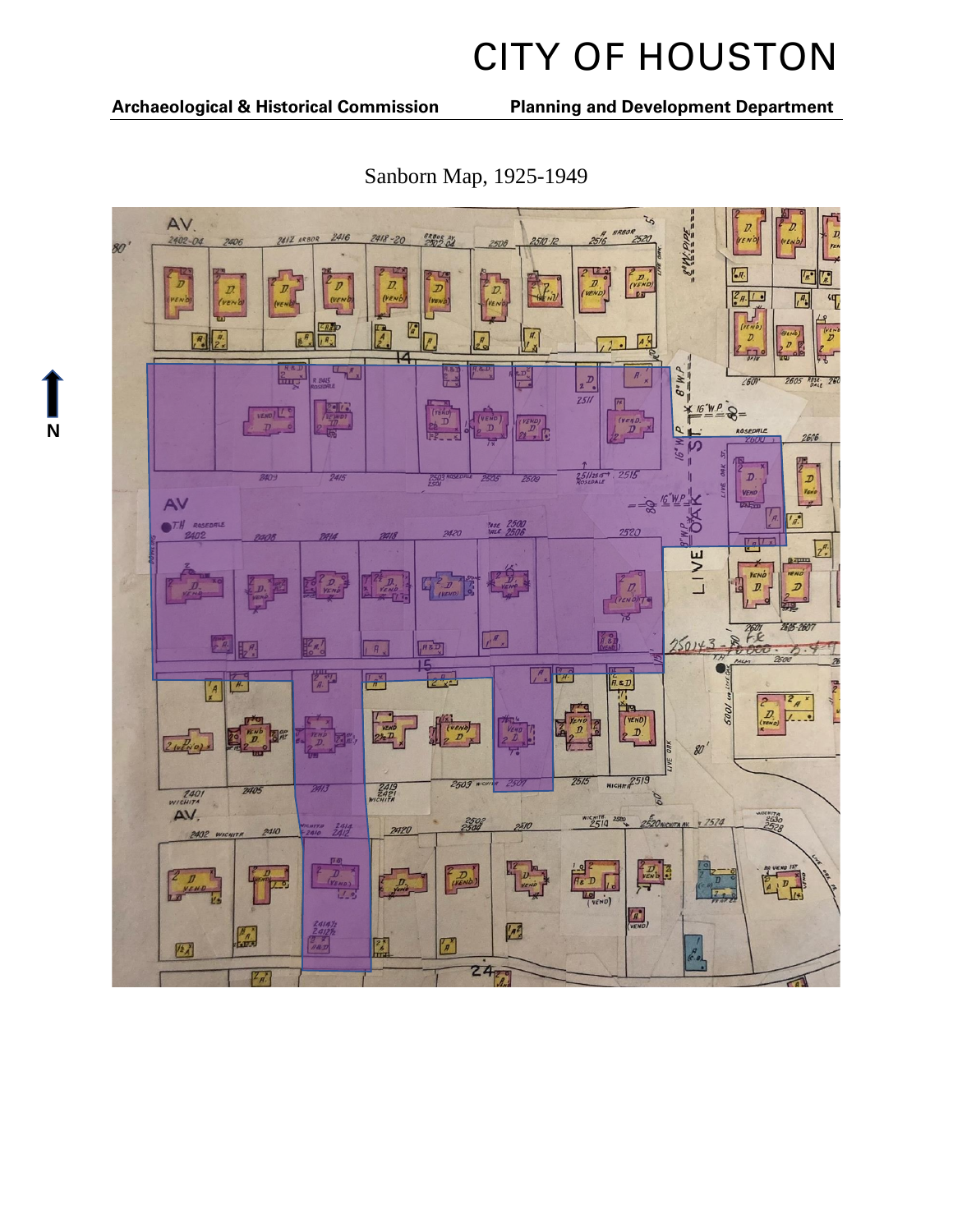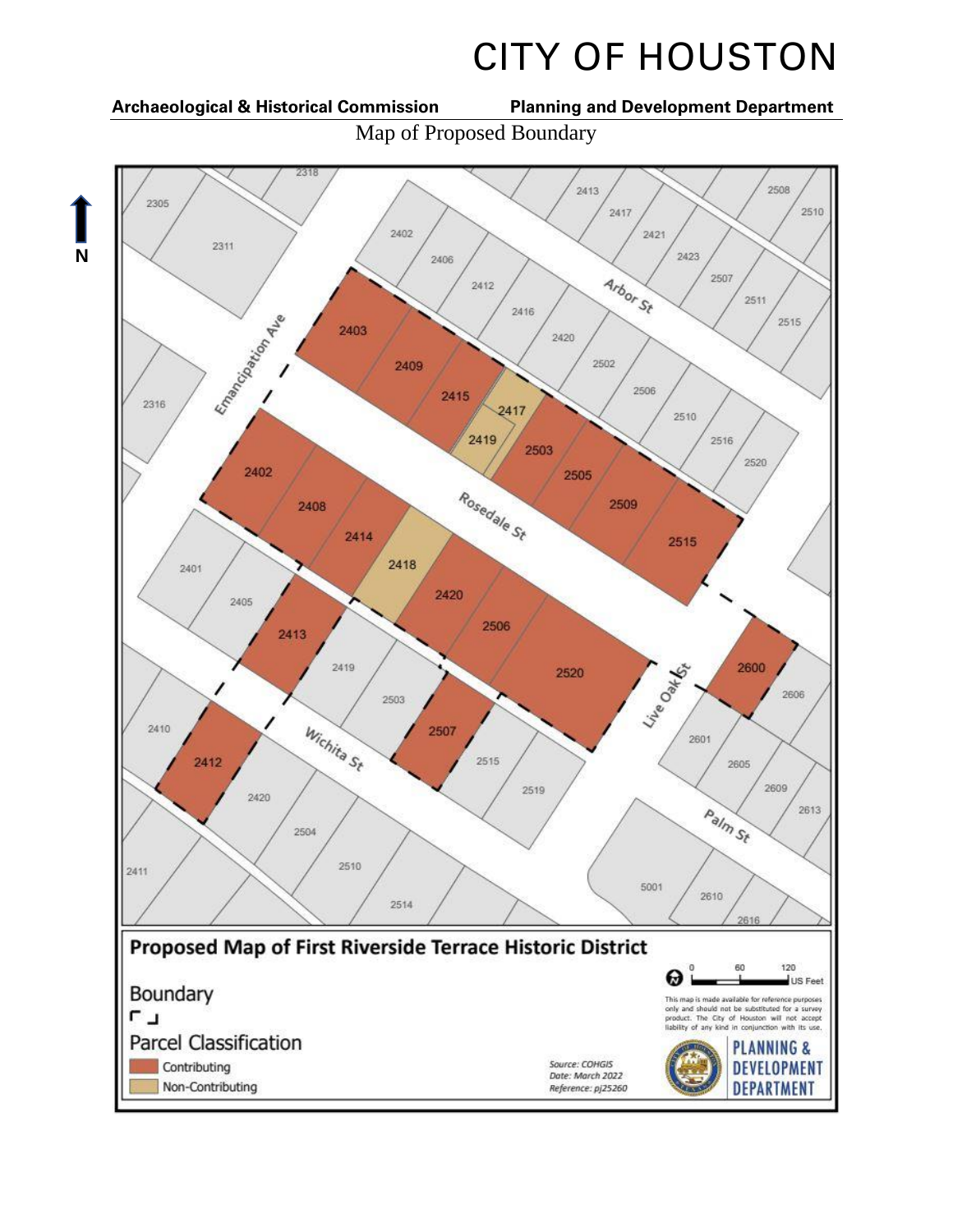## **Archaeological & Historical Commission Planning and Development Department**

Building Inventory

Building Status Legend  $\overline{C}$  = Contributing Structure NC = Noncontributing Structure  $V = Vacant$ 

| <b>Property</b><br><b>Address</b> | Subdivision                       | <b>Block</b> | Lots                             | <b>Circa Year</b><br><b>Built</b> | <b>Bldg</b><br><b>Status</b> | <b>Architectural</b><br><b>Style</b>  |
|-----------------------------------|-----------------------------------|--------------|----------------------------------|-----------------------------------|------------------------------|---------------------------------------|
| 2412 Wichita St                   | Riverside<br>Terrace<br>Section 3 | 24           | Tracts 21<br>& 22A               | 1938                              | $\mathsf{C}$                 | <b>Eclectic Revival</b>               |
| 2413 Wichita St                   | Riverside<br>Terrace<br>Section 1 | 15           | Lot 17<br>and Tracts<br>16 & 18A | 1927                              | $\mathcal{C}$                | <b>Eclectic Revival</b>               |
| 2507 Wichita St                   | Riverside<br>Terrace<br>Section 1 | 15           | Tracts 12<br>& 13A               | 1946                              | $\mathbf C$                  | <b>Colonial Revival</b>               |
| 2402 Rosedale St                  | Riverside<br>Terrace<br>Section 1 | 15           | Lot 1 and<br>Tract 2A            | 1929                              | $\mathsf{C}$                 | <b>Eclectic Revival</b>               |
| 2403 Rosedale<br><b>St</b>        | Riverside<br>Terrace<br>Section 1 | 14           | Lot $20$<br>and Tract<br>19      | 1950                              | $\mathsf{C}$                 | <b>Traditional Ranch</b>              |
| 2408 Rosedale St                  | Riverside<br>Terrace<br>Section 1 | 15           | Tracts <sub>2</sub><br>&3A       | 1928                              | $\mathbf C$                  | <b>Restrained Colonial</b><br>Revival |
| 2409 Rosedale St                  | Riverside<br>Terrace<br>Section 1 | 14           | Tracts 18<br>& 19A               | 1937                              | $\mathcal{C}$                | <b>Eclectic Revival</b>               |
| 2414 Rosedale St                  | Riverside<br>Terrace<br>Section 1 | 15           | Tracts 3<br>& 4A                 | 1927                              | $\mathsf{C}$                 | <b>Eclectic Revival</b>               |
| 2415 Rosedale St                  | Riverside<br>Terrace<br>Section 1 | 14           | Tracts 17,<br>17B, &<br>18A      | 1936                              | $\mathsf{C}$                 | <b>Eclectic Revival</b>               |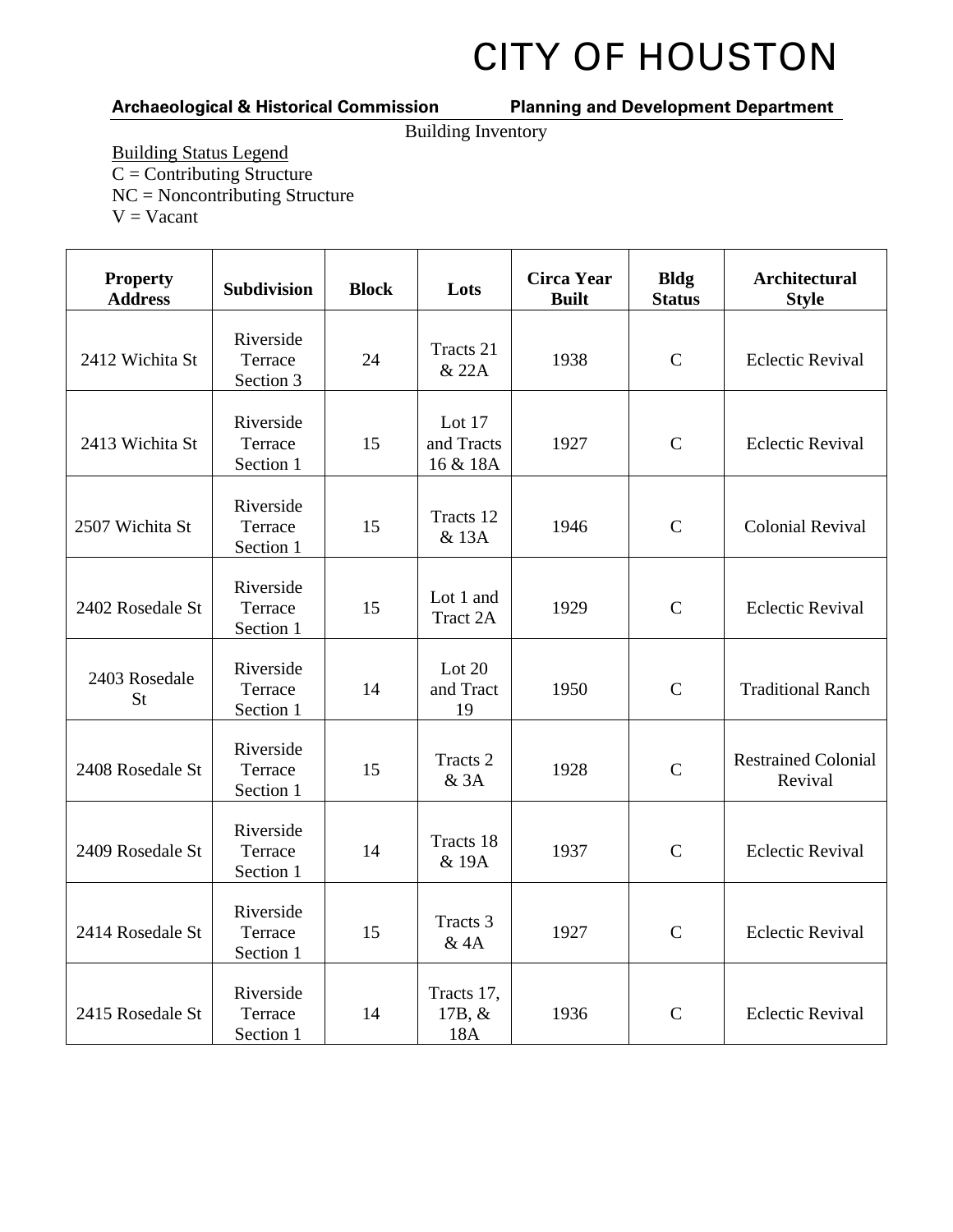| <b>Archaeological &amp; Historical Commission</b> |                                   |              |                                | <b>Planning and Development Department</b> |              |                           |  |
|---------------------------------------------------|-----------------------------------|--------------|--------------------------------|--------------------------------------------|--------------|---------------------------|--|
| 2418 Rosedale St                                  | Riverside<br>Terrace<br>Section 1 | 15           | Tracts 4<br>&5A                | Vacant                                     | NC           | Vacant                    |  |
| 2417 Rosedale St                                  | Riverside<br>Terrace<br>Section 1 | 14           | Tracts 16<br>& 17A             | 1955                                       | <b>NC</b>    | Apartment                 |  |
| 2419 Rosedale St                                  | Riverside<br>Terrace<br>Section 1 | 14           | Tracts<br>16B &<br>$17A-1$     | 1955                                       | NC           | Apartment                 |  |
| 2420 Rosedale St                                  | Riverside<br>Terrace<br>Section 1 | 15           | Tracts 5<br>&6A                | 1936                                       | $\mathbf C$  | <b>Eclectic Revival</b>   |  |
| 2503 Rosedale St                                  | Riverside<br>Terrace<br>Section 1 | 14           | Tracts 15<br>& 16A             | 1936                                       | $\mathsf{C}$ | American<br>Vernacular    |  |
| 2505 Rosedale St                                  | Riverside<br>Terrace<br>Section 1 | 14           | Tracts 14<br>& 15A             | 1931                                       | $\mathbf C$  | <b>Eclectic Revival</b>   |  |
| 2506 Rosedale St                                  | Riverside<br>Terrace<br>Section 1 | 15           | Tracts 6<br>& 7A               | 1928                                       | $\mathsf{C}$ | <b>Eclectic Revival</b>   |  |
| 2509 Rosedale St                                  | Riverside<br>Terrace<br>Section 1 | 14           | Tracts<br>13A, 13B,<br>& 14A   | 1936                                       | $\mathbf C$  | <b>Eclectic Revival</b>   |  |
| 2515 Rosedale St                                  | Riverside<br>Terrace<br>Section 1 | 14           | Lot 12<br>and Tract<br>13      | 1935                                       | $\mathbf C$  | <b>Eclectic Revival</b>   |  |
| 2520 Rosedale St                                  | Riverside<br>Terrace<br>Section 1 | 15           | Lots $8 &$<br>9 and<br>Tract 7 | 1931                                       | $\mathbf C$  | Mediterranean<br>Eclectic |  |
| 2600 Rosedale St                                  | Riverside<br>Extension            | $\mathbf{1}$ | Lot 1                          | 1928                                       | $\mathbf C$  | <b>Eclectic Revival</b>   |  |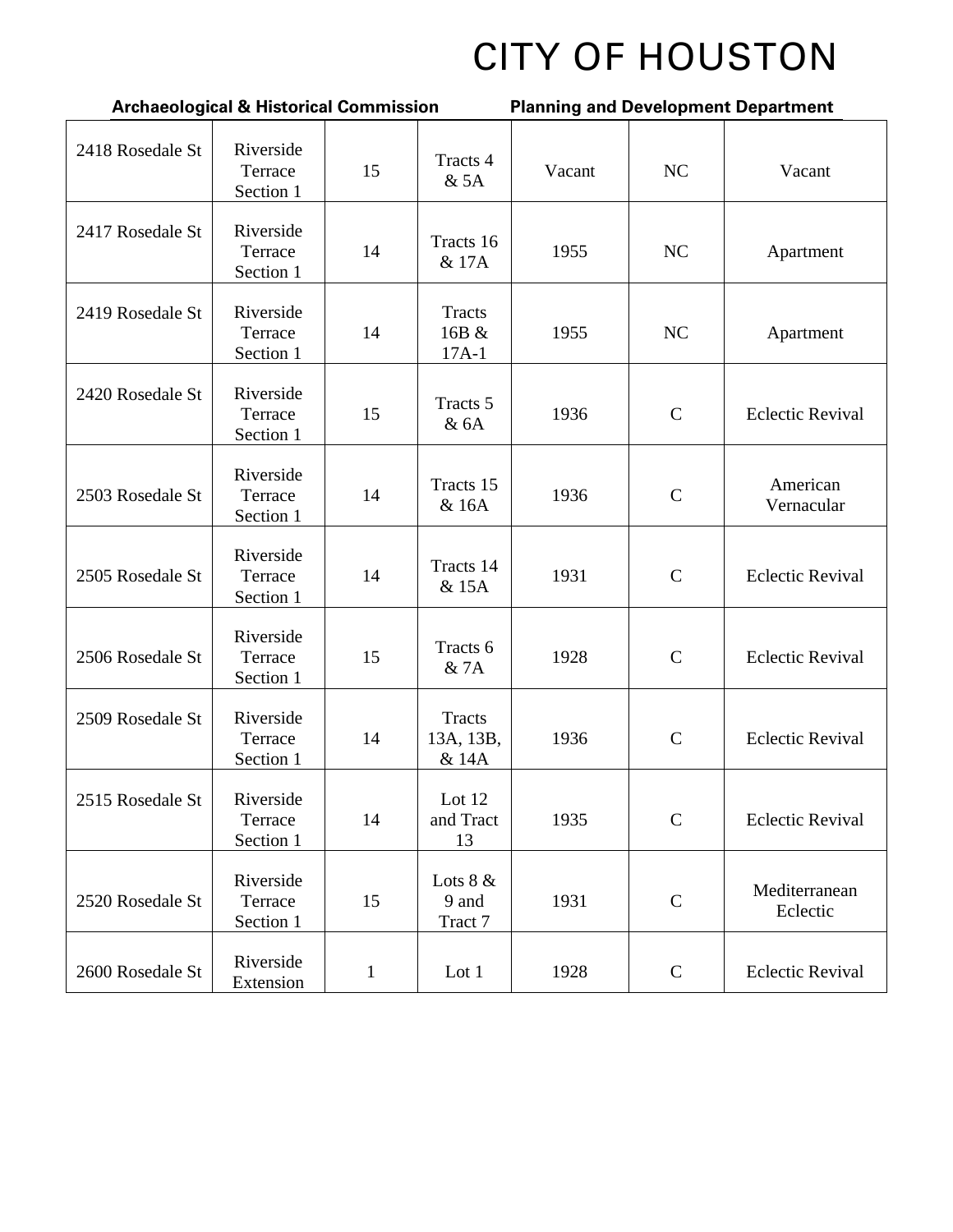## **Archaeological & Historical Commission Planning and Development Department Bibliography**

- Casdorph, Paul D. "MacGregor, Henry F." *Handbook of Texas Online*. [\[https://www.tshaonline.org/handbook/entries/macgregor-henry-frederick\]](https://www.tshaonline.org/handbook/entries/macgregor-henry-frederick) Accessed September 24, 2021.
- Chambers, Gertrude. "Malone, Clarence M., Sr." *Handbook of Texas Online*. [\[https://www.tshaonline.org/handbook/entries/malone-clarence-m-sr\]](https://www.tshaonline.org/handbook/entries/malone-clarence-m-sr) Accessed March 24, 2022.

Cite, "Riverside Terrace to be Subject of Film." Winter 1984.

City of Houston

Houston Public Library. Houston Metropolitan Research Center. Bell-Howell White Pages. Phonefiche media. Cole Directory Houston. Houston Subdivision Collection – Riverside Terrace.

Daily Court Review, January 16, 1935. Newspaper Archive. Accessed September 2021.

Houston Chronicle, "Riverside Terrace Shows Remarkable Growth in a Year." July 19, 1925.

Houston Chronicle, "The Public Is Invited To Visit Riverside Terrace Today: Bald Prairie Springs Into New Addition." October 11, 1925.

Houston Chronicle, "\$450,000 New Homes Built in Riverside." February 10, 1929.

Houston Chronicle, July 7, 1929. The News Bank. Accessed September 2021.

Houston Chronicle, January 19, 1936. The News Bank. Accessed September 2021.

Houston Chronicle, June 5, 1938. The News Bank. Accessed September 2021.

Houston Chronicle, December 10, 1939. The News Bank. Accessed September 2021.

Houston Chronicle, January 20, 1946. The News Bank. Accessed September 2021.

Houston Chronicle, "Rites Monday for Banker C.M. Malone." November 12, 1960.

Houston Chronicle, "Riverside: Where Time Has Changed the Life-Style." April 18, 1971.

Houston Chronicle, "Jon Schwartz documents the changes that affect a generation of Houstonians." Sept. 13, 1987.

Houston Chronicle, "Documentary traces history of Riverside's integration." Dec. 1, 1987.

Houston Chronicle, "'This is Our Home' opens thoughtful doors." May 10, 1989.

Sanborn Fire Insurance Map. Houston, Texas. Vol. 9. 1925. p. 961.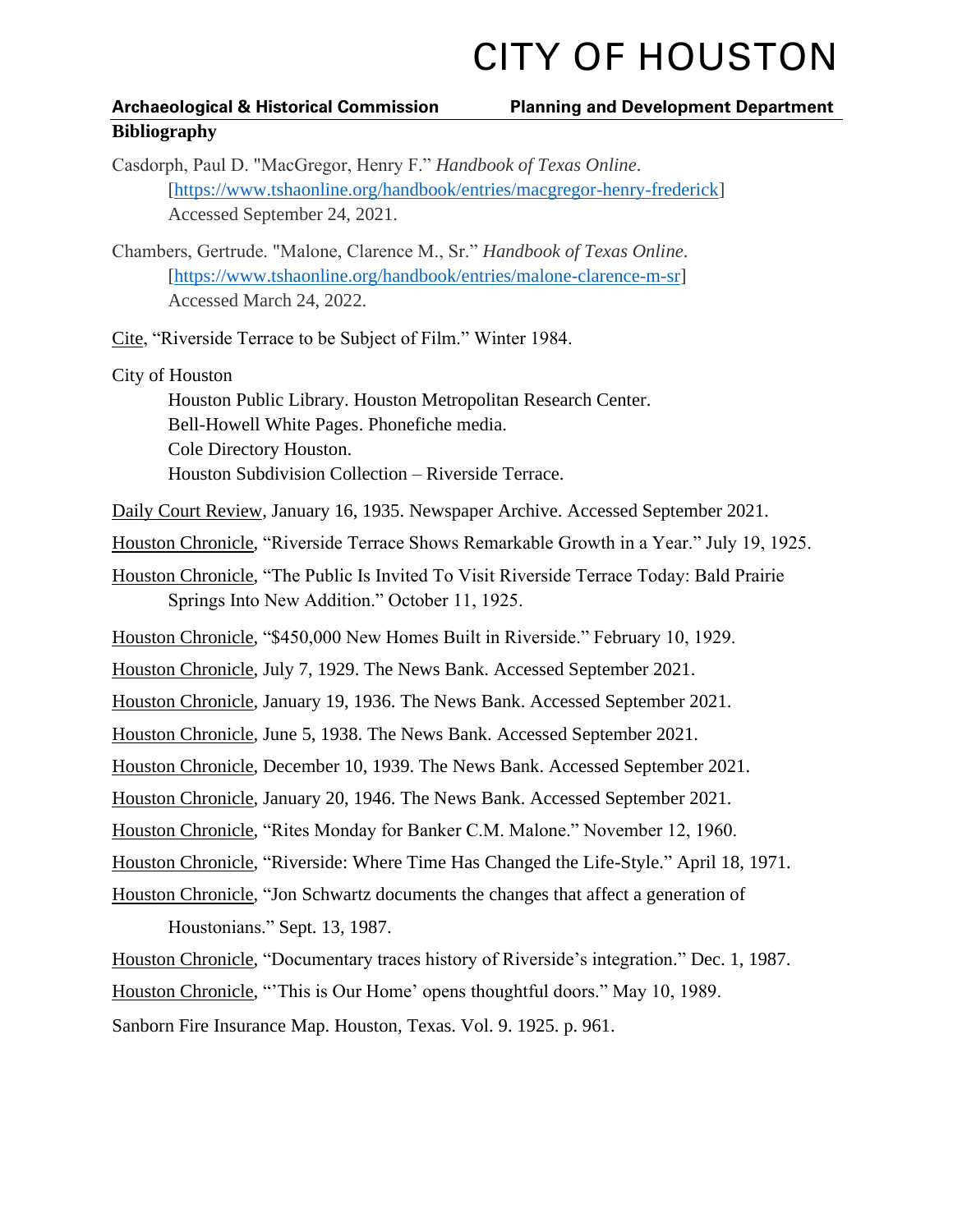## **Archaeological & Historical Commission Planning and Development Department**

## **APPROVAL CRITERIA FOR HISTORIC DISTRICT DESIGNATION**

According to Section 33-222.1 of the Historic Preservation Ordinance:

Application for designation of an historic district shall be initiated by either:

- (a) Application for designation of an historic district shall be initiated by either:
- (1) 10 percent of the owners of tracts in the proposed district; or

## **The application for designation of the First Riverside Terrace Historic District was received by the Planning Department. The application was initiated in accordance with city code.**

(2) The HAHC upon instructing the director to prepare an application for designation.

(c) The department shall review each application for initial completeness. Upon determining that the application is initially complete, the director shall schedule and conduct one public meeting on the proposed historic district unless the director determines in her sole discretion that one or more additional meetings is necessary. The director shall give notice of the public meeting in accordance with subsection (d) of this section, including procedures for giving notice of any additional public meeting.

(d) The director will establish the process for notice and for determining the evidence of support of the application, which shall include the following:

- (1) Within 15 days after determining the application is initially complete, the director shall mail a notice to the owners of all property within the proposed historic district as indicated on the most current appraisal district records. The director shall give notice to a civic association registered with the department whose area is included, in whole or in part, in the proposed district.
- (2) The notice shall include the following:
	- a. The date, time, and location of the public meeting described in subsection (c) of this section;

## **The director gave notice of the public meeting by depositing written notice in the United States mail on December 8, 2021.**

b. Any other information the director determines may be useful to the property owners.

(e) After the final public meeting, the director shall mail notice to the owners of all property within the proposed historic district. The notice shall include a card to be returned by the property owner which shall indicate whether the property owner does or does not support designation of the historic district. The card must be placed in the U.S. mail with proper postage affixed and postmarked or delivered to the director not later than the thirtieth day after the date on the notice.

## **The director gave notice for property owners to indicate whether the owner does or does not support the designation of the historic district in the United States mail on January 25, 2021.**

(f) After the deadline for returning cards mailed in accordance with subsection (e) has passed, the director will determine if owners of 67 percent of all the tracts in the proposed district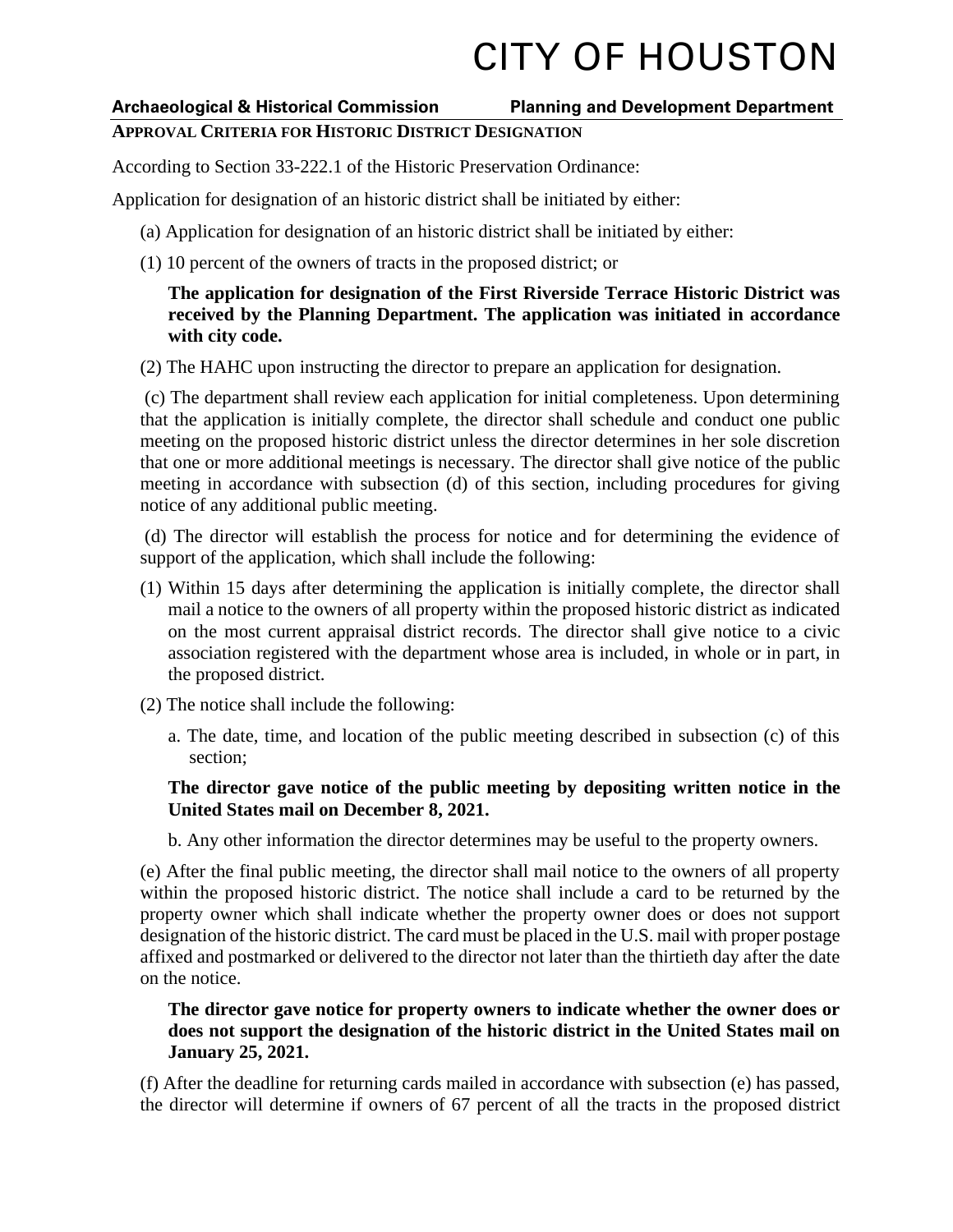### **Archaeological & Historical Commission Planning and Development Department**

support the designation of the district. If so, the application will be considered final. If the director determines that the owners of less than 67 percent of tracts in the proposed historic district support the designation of the district, then the director shall either:

**Less than 67% of tracts in the proposed historic district were received in support of designation. The director shall modify the boundaries of the proposed district.**

(1) Modify the boundaries of the proposed historic district if the modification will result in boundaries where the owners of 67 percent of the tracts support designation of the proposed historic district. If the director modifies the boundaries, the application will be considered final; or

**13 of 35 tracts in the proposed district returned the response form in support of the designation of the historic district. The director modified the boundaries of the proposed historic district which resulted in a boundary where 68.42% - 13 of 19 tracts – supported designation of the proposed historic district** 

(2) Determine that the application fails and that no further action will be taken by the HAHC. The director shall mail notice to the owners of all property within the proposed historic district that the public hearing before the HAHC has been cancelled.

(h) The HAHC will conduct a public hearing on each final application for designation of a historic district. Following the public hearing, the HAHC may recommend that the boundaries of the proposed historic district be amended in accordance with the intent and general purpose of this article.

## **The director gave notice of the public hearing to be held before the HAHC on April 21, 2022 by depositing written notice in the United States mail on March 18, 2022.**

(b) Notwithstanding the foregoing, no building, structure, object or site less than 50 years old shall be designated as a landmark or archaeological site, and no area in which the majority of buildings, structures or objects is less than 50 years old shall be designated as an historic district, unless it is found that the buildings, structure, object, site or area is of extraordinary importance to the city, state or nation for reasons not based on age.

**There are a total of 19 structures within the proposed First Riverside Terrace Historic District. Of the 19 structures, there are 16, or 84.21%, structures classified as contributing. There are 2 structures, or 10.52%, structures classified as noncontributing. One tract of land is classified as vacant.**